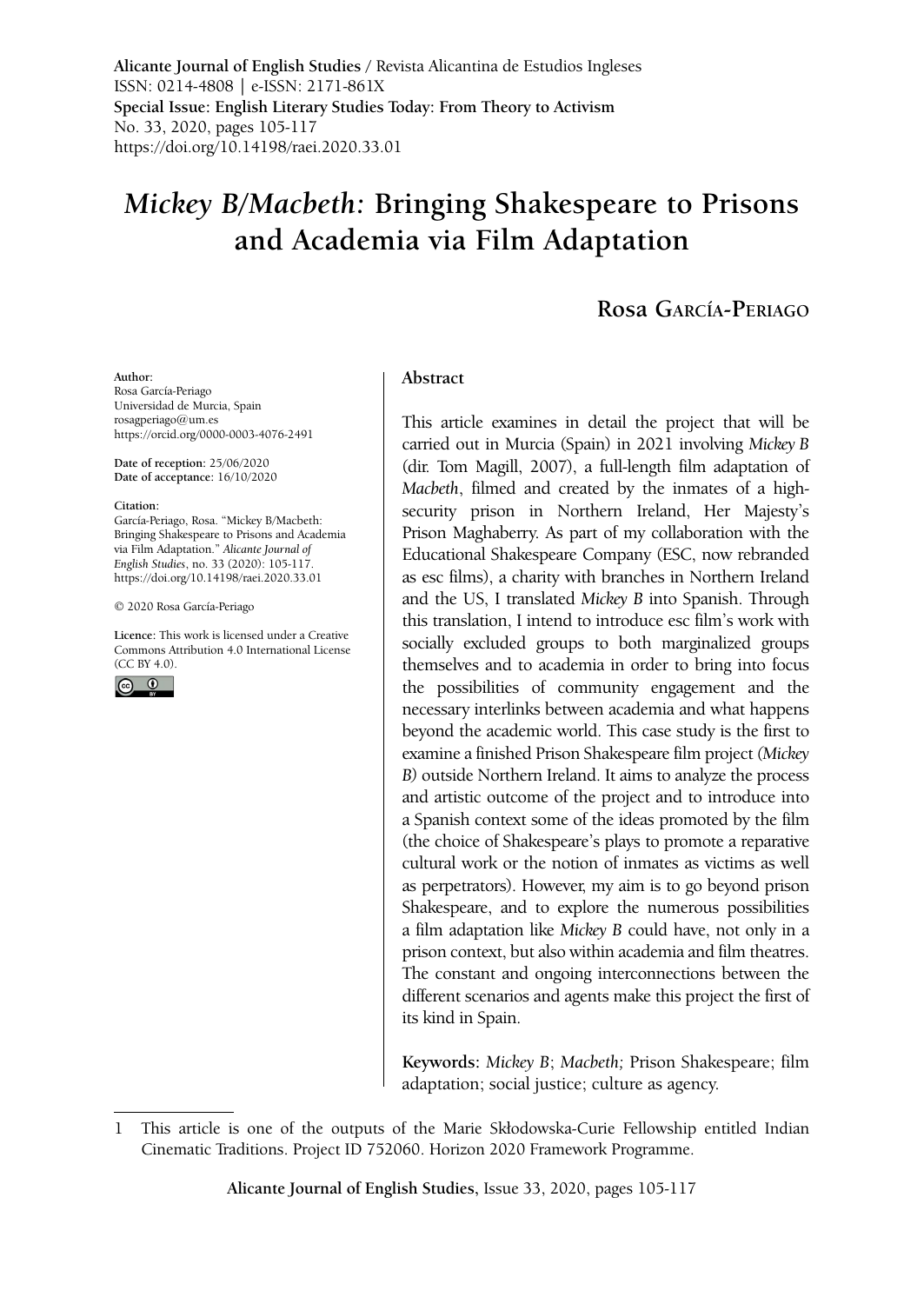#### **1 Origins**

My first encounter with prison Shakespeare took place in Belfast in November 2008. I was at Queen's University Belfast as a visiting Ph.D. student under the supervision of Prof. Mark Thornton Burnett when I attended a screening of *Mickey B*, an adaptation of *Macbeth* filmed in a maximum security prison (Her Majesty's Prison, Maghaberry) with a group of serving lifers. I still remember that day at Queen's Film Theatre when I was struck by the suicide of Ladyboy (Lady Macbeth's counterpart), impressed by the quality of the adaptation, and literally amazed during the Q & A when I heard the director of the film and of the Educational Shakespeare Company, Tom Magill and the actor playing the role of Duncan (Sam McClean) talk about their experiences and the challenges involved. Back then, I did not even know about the existence of prison Shakespeare projects and how empowering and transformative they can be for prisoners. The screening and the talk clearly had an enduring impact on me. In September 2019, again in Belfast, I met the Artistic Director, Tom Magill, and CEO, Kirsten Kearney, of esc films as I was going to do a secondment with them as part of my Marie Curie Fellowship. This meeting and subsequent meetings were the grounds for the current project.<sup>1</sup>

The project that will be carried out in Murcia (Spain) in 2021 will focus on the analysis of *Mickey B* (dir. Tom Magill, 2007), set in N. Ireland. As part of my collaboration with esc films, I did the subtitle translation for the film. Thanks to the Spanish subtitles, esc film's work with socially excluded groups will be introduced to marginalized groups and academia to highlight the possibilities of community engagement and the necessary interlinks between academia and the wider society. This case study is the first to examine a feature film (*Mickey B*), an example of a Prison Shakespeare project, outside Northern Ireland with the aim of examining the process and artistic outcome of the project and introduce some of the ideas promoted by the film into a Spanish context. The possibilities that lie ahead are worth exploring: theatre and film as cultural agents of change, the choice of Shakespeare for such projects, the effects and changes these projects have on the prisoners, prison staff and the public and their attitudes towards imprisonment. But the film will also be screened and analysed in academic circles, in university lecture theatres and classrooms, since it is a unique Shakespearean adaptation. Bringing *Mickey B* into academia will serve two purposes: the adaptation will be explored from an aesthetic perspective, and it will also encourage and provide a forum for the academic world to engage

<sup>1.</sup> I want to thank Tom Magill and Kirsten Kearney for their constant help and support.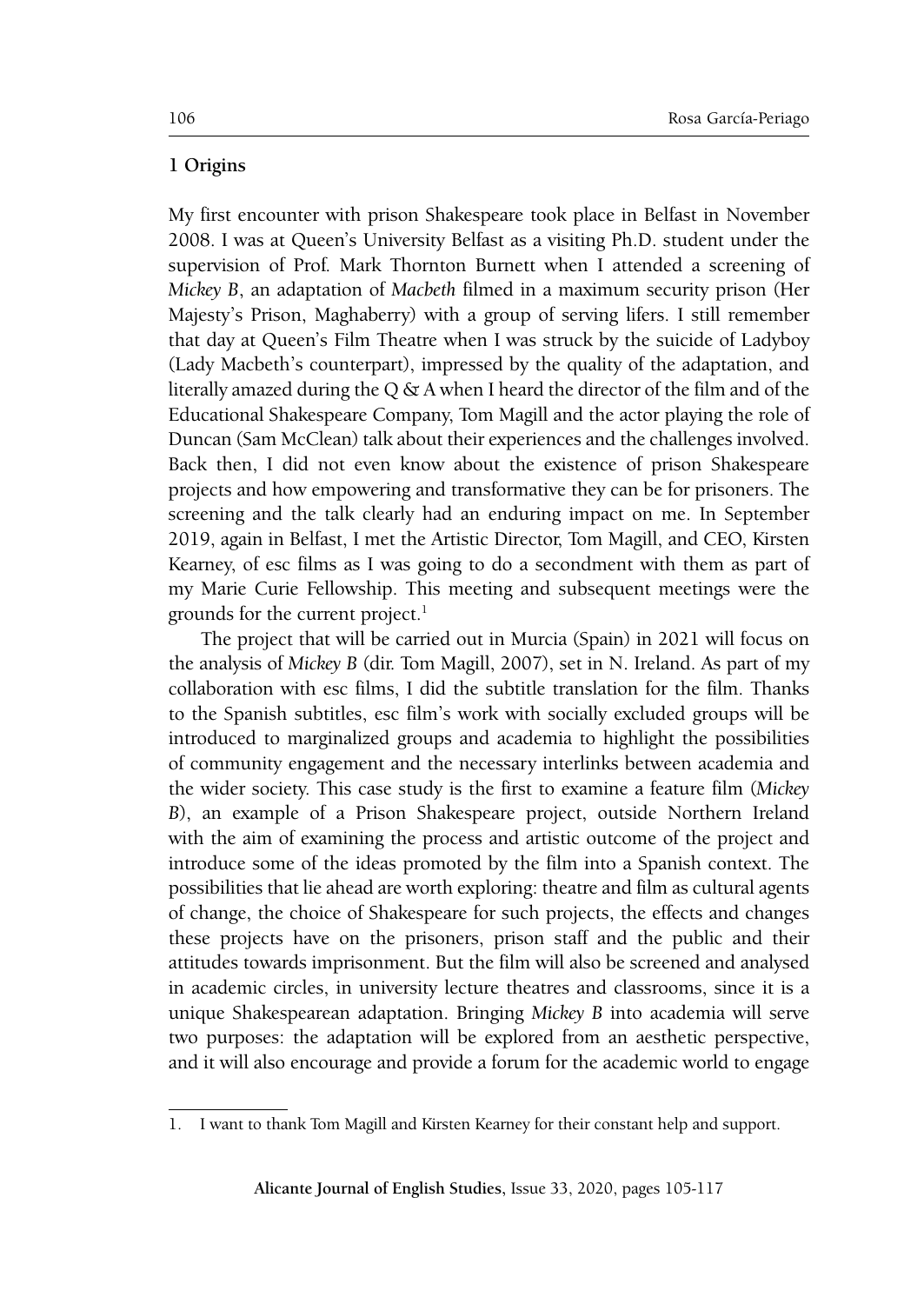with socially excluded people. It is the aim of the project to foster community engagement and further exchanges between academia and wider society so that a positive social transformation can take place.

# *1.1 The lack of Prison Shakespeare programmes in Spain*

Prison Shakespeare programmes are numerous in countries such as the UK, the US, Australia, India, Ireland and Italy. The phenomenon of Shakespeare being performed by prisoners started in the 1980s and such projects have proliferated since then. The "most celebrated and best-known Prison Shakespeare programme" (Pensalfini, 2016: 22) is *Shakespeare Behind Bars,* which started in 1995, and is running in a considerable number of prisons in the US. Such has been its success that it became the object of study of Amy Scott-Douglass' book *Shakespeare Inside: The Bard Behind Bars* (2007) as well as of Rogerson's award-winning documentary Shakespeare Behind Bars (2005).<sup>2</sup> Scott-Douglass' monograph examines one programme in detail, although the author also talked to practitioners of others. However, *Shakespeare Behind Bars* seems to be more focused on the journey of personal development rather than in the final product.

Unlike in all the countries mentioned above, where there are numerous Prison Shakespeare projects, in Spain there is not a single project with the ambition of bringing Shakespeare to prisons. Furthermore, although theatre workshops do take place in all Spanish prisons, the therapeutic benefits resulting from engagement with creativity tend to be left aside. The only exception (though not Shakespeare-focused) is "Teatro Yeses", a theatre company created by Elena Cánovas in 1985.<sup>3</sup> Prison officer Cánovas arrived at "Centro Penitenciario Madrid I Mujeres," a women's prison in Alcalá de Henares, in 1975 and saw the lack of self-esteem shown by the prisoners. She studied Dramatic Arts and started this theatre company with inmates to provide them with an opportunity to undertake a transformative journey. The company has received several awards, has appeared in newspapers, a documentary titled *Yeses* (dir. Miguel Forneiro, 2018) has been made and even a movie called *El Patio de mi cárcel* (dir. Belén Macías, 2008). Yet, despite its success, no other prisons have followed in the footsteps of "Centro Penitenciario I Mujeres," and it remains a *rara avis* in the Spanish system.

<sup>2.</sup> Interestingly, the documentary *Shakespeare Behind Bars* does not show that the actors are inmates until halfway through the film, when they return to their cells. They are first human beings, then actors and only finally convicts.

<sup>3.</sup> "Teatro Yeses" has appeared in numerous articles in newspapers. For example: [https://](https://elpais.com/ccaa/2019/03/07/madrid/1551965884_941524.html) [elpais.com/ccaa/2019/03/07/madrid/1551965884\\_941524.html](https://elpais.com/ccaa/2019/03/07/madrid/1551965884_941524.html)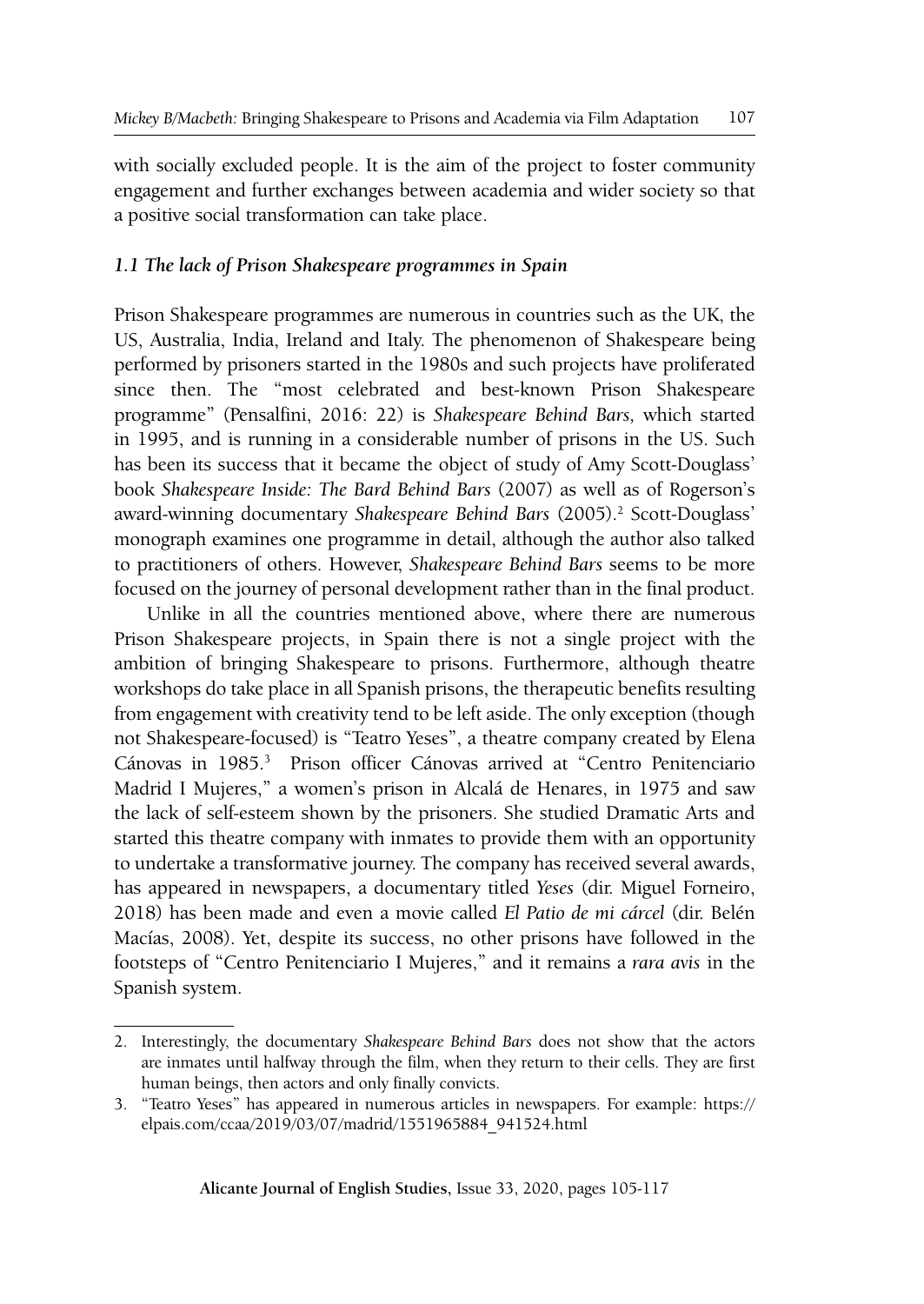According to Rob Pensalfini, "prison Shakespeare programmes have the potential to build a number of capacities in their participants by virtue of the practice of performing Shakespeare's texts" (2016: 6). The benefits and outcomes are well-documented, but my aim here is to go beyond prison Shakespeare, and to explore the numerous possibilities a film adaptation like *Mickey B* could have, not only in a prison context, but also within academia and film theatres. It is worth mentioning that I consider film audiences to be active, rather than passive agents, equally ready to be challenged and shaken. The constant and ongoing interconnections between the different scenarios and agents make this project the first of its kind in Spain, and it becomes a necessary challenge in present-day society.

#### *1.2 Overview of the Company & Film*

esc films started twenty years ago, as a branch of the English Shakespeare Company, whose director at the time was Michael Bogdanov. Magill's and ESC's work has been "deeply influenced by Augusto Boal, the Brazilian Nobel Prize nominee, activist and founding father of *Theatre of the Oppressed"* (esc-film. com).4 The main characteristic of esc films in relation to other Prison Shakespeare projects is that their medium is film, and the heart of their work is therapeutic filmmaking to "help socially-excluded people rebuild their lives" (esc-film.com).5 After *Mickey B*, ESC developed a new area of therapeutic filmmaking, which also included people who had been involved in crime that have severe and enduring mental health issues, and also people with learning disabilities. Due to these changes and broader perspectives, ESC rebranded as esc films.

*Mickey B* is esc film's first feature film, made within a maximum-security prison with inmates forming the cast. This modern take on *Macbeth* speaks back to the play. Its media reception was hostile, the press considering it made "film stars out of criminals" (McDevitt, 2009), contained too much swearing and drug references (Magill and Marquis-Muradaz , 2009:110) and "government officials refused to grant permission for public screenings of the film until years after its initial production" (Bretz, 2016: 577). However, it was praised by theatre scholars and prison theatre practitioners, and was even awarded the 2008 Roger Graef Award for Outstanding Achievement in Film. One of *Mickey B*'s distinctive features is that it rejects the confessional narrative that is typical in American prison Shakespeare projects. Unlike projects such as Laura Bates' *Shakespeare Saved my Life: Ten Years in Solitary with the Bard* and Amy Scott-Douglass' *Shakespeare Inside: The Bard Behind* 

<sup>4.</sup> See for instance Augusto Boal, 1979, *Theatre of the Oppressed*. New York: Urizen.

<sup>5.</sup> For therapeutic filmmaking, see their Second Chance for Change programme.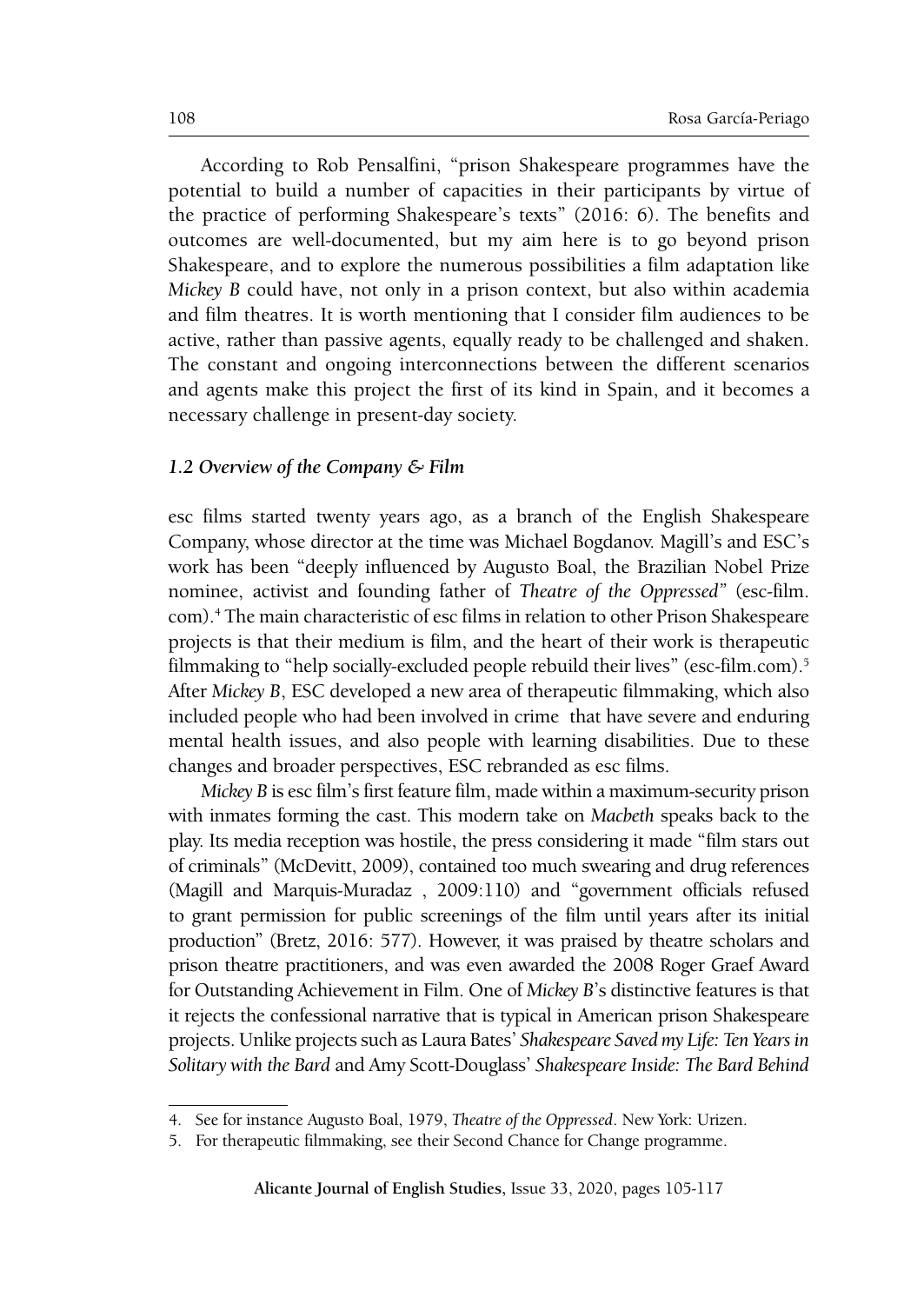*Bars* or *Shakespeare Behind Bars* which promote a "religious rhetoric of salvation" (Bretz, 2016: 583), *Mickey B* "situates the actor-inmates within the violence of a broken society" (Bretz, 2016: 583), where prisoners are both victims and criminals, all sides of them as people are explored, and their humanity emerges. At the same time, *Mickey B* also differs from UK-based prison Shakespeare projects, which tend to emphasize the rhetoric of therapeutic rehabilitation. What *Mickey B*  does differently is put the stress on the perpetuation of violence (and a critique of such cyclical systemic violence) at a multiplicity of levels, both within the prison system and the larger social and cultural context. If prison Shakespeare does not pay enough attention to the politics of the penal system, this film, in contrast, forces us to engage with it, see its problems and expose its contradictions, mainly via *Mickey B*'s allusions to the brutality perpetrated on inmates and its ending, where governmental forces and prisoners collaborate. Furthermore, it is distinctive from other projects in that it involves a final cultural product, i.e., the first film of its kind, filmed in prison with inmates.

Following Robert Stam's terminology, *Mickey B* is in fact a transformation of the source text because it manipulates thematic concerns, adding, but also cutting. For Stam, in a transformation, texts 'generate other texts in an endless process of recycling, transformation, and transmutation, with no clear point of origin' (2000: 66). Linda Hutcheon also emphasizes that an adaptation not only interprets, but also creates something new (2006: 20). *Mickey B* indeed generates a new text, which transforms *Macbeth* at length. It transposes the Scottish court to a Northern Irish prison, where the official authorities are no longer in charge and it is the prisoners who are in control through "the internal organization of prison paramilitary operations" (Wray, 2011: 347). *Mickey B* imagines the three witches as three bookies who trade in tobacco and drugs in Burnam prison, Duncan (Sam McClean) as a drug dealer in charge of Burnam's C Wing, Macbeth as Duncan's right-hand man Mickey B (David Conway) – who is later in charge of C Wing after murdering Duncan with Ladyboy's help, Lady Macbeth as the protagonist's transsexual lover Ladyboy (Jason Thompson) and Malcolm (Gerard Donegan) as Duncan's son. The play's darkness is emphasized through the *miseen-scène*. Given that the film is set in a prison, most of the shots are interior and are characterized by the lack of natural light. When external shots do appear, they zoom in on metallic structures, walls or even the barking dogs that guard the prison – fostering an even more claustrophobic atmosphere. Visual images of security cameras, locks or keys inevitably hint at constriction. Language in *Mickey B* is full of colloquialisms and is characterized by a Northern Irish register. The film in this way updates Shakespeare for a new audience.

What the adaptation particularly highlights is its locality, for the setting is a (dis)possessed Northern Ireland, and the "Troubles" are a constant presence.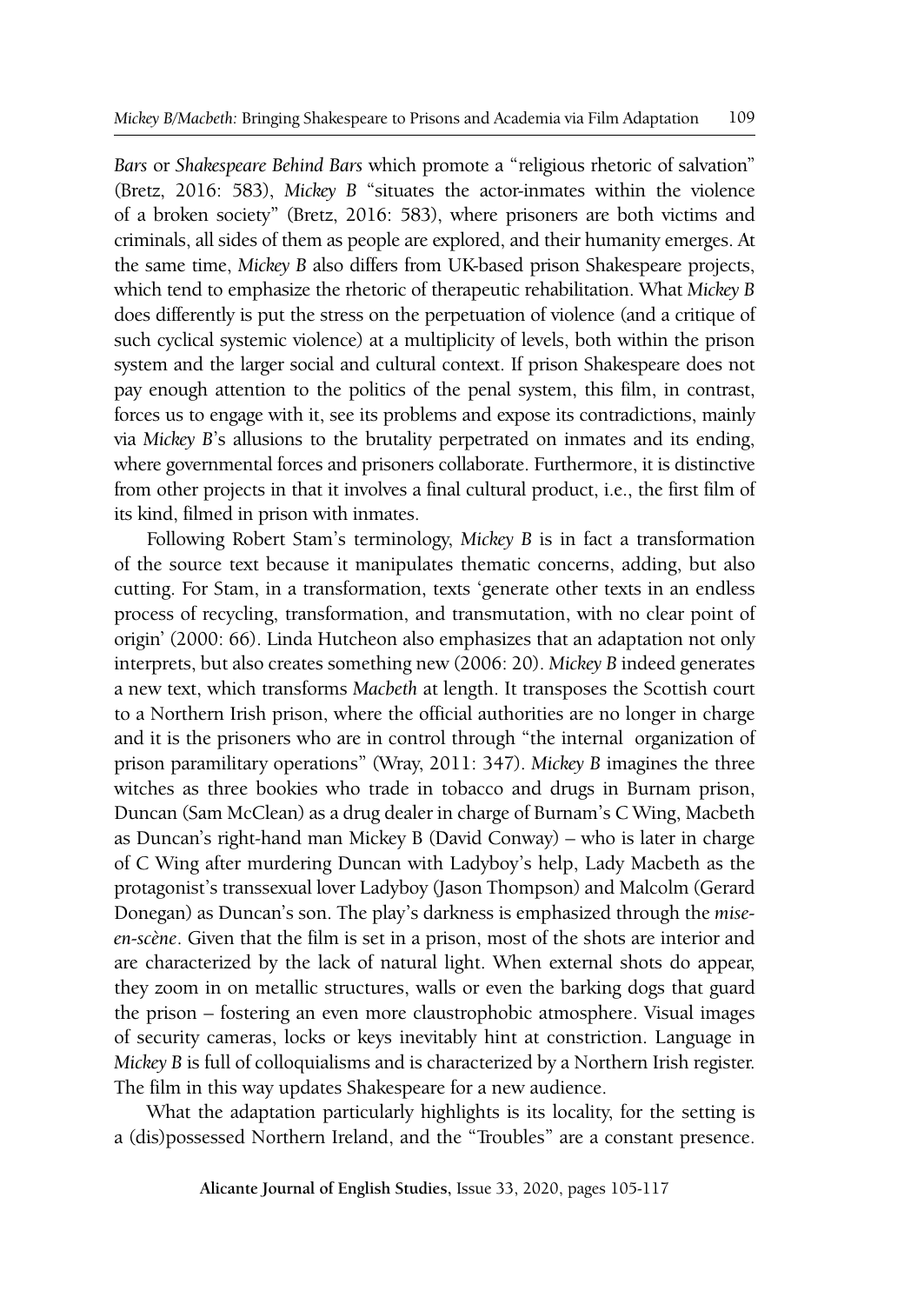As Ramona Wray notes, there are "references to sectarian geography ("New Lodge" and "Shankill") and football teams ("Rangers" and "Celtic"), while conjurations of politically freighted episodes […] pepper the package" (2011: 352). Interestingly, the line of command from prison to street during the Troubles is only depicted in the one scene filmed outside the prison and its grounds, the murder of Duffer's (Macduff's counterpart) wife and children. Even Ladyboy's suicide is framed locally, as HMP Maghaberry (the prison where *Mickey B* was filmed) has a record of high prisoner suicide rates. Margaret J. Kidnie considers that a transformation–like *Mickey B*–is the "most extreme mode of innovation" (2009: 3), and that endings tend to be modified. *Mickey B*, conforms to this assertion and, as Ramona Wray notes (2011: 359), it is equally localized. *Mickey B* ends with the alliance between prison officers and the inmates–led by Malcolm – to overthrow Mickey B and kill him. Through this ending, the film alludes to one of the most awkward issues that affected the peace process "the extent to which governmental and "terrorist" organizations acted in concert to determine the course of the Troubles" (Wray, 2011: 359). Localizing *Macbeth* to the setting of prison in Northern Ireland during the Troubles is thus one of the principle elements employed in *Mickey B*'s transformation of the source text.

However, despite the locality of *Mickey B*, the film can actually 'travel' well, and my feeling was that a similar project and transformation of the text could be carried out in Murcia. The film, on the whole, erases issues in the source text that inmates would find hard to identify with or which would have been difficult to film. For example, the fact that Macbeth could not be killed by anyone born of woman is simply cut, simplifying the plot. Although a parallel can be drawn between Birnam Wood (the forest that appears in *Macbeth)* and the presence of police officers at the end of the film, fantastic elements, as such, are erased in *Mickey B*. As Shakespeare is no longer regarded as being untouchably on a pedestal, rewriting and updating *Macbeth* becomes essential to keep him relevant to our modern times. *Mickey B* highlights the representation of torment in the figure of Ladyboy, who, with his hallucinations and vomiting, is depicted as an afflicted figure. In this way, *Mickey B* leaves its trace in the field of Prison Shakespeare in its conception of inmates as victims and perpetrators at the same time. It is the transformation of the text and its reparative cultural work which contribute to thinking anew about Shakespeare.

#### **2. My Project**

As part of my Marie Curie Fellowship "Shakespeare and Indian Cinematic Traditions" (Project ID 752060), I had to do a secondment in an institution, and I chose the esc films, whose work I was already aware of. The esc films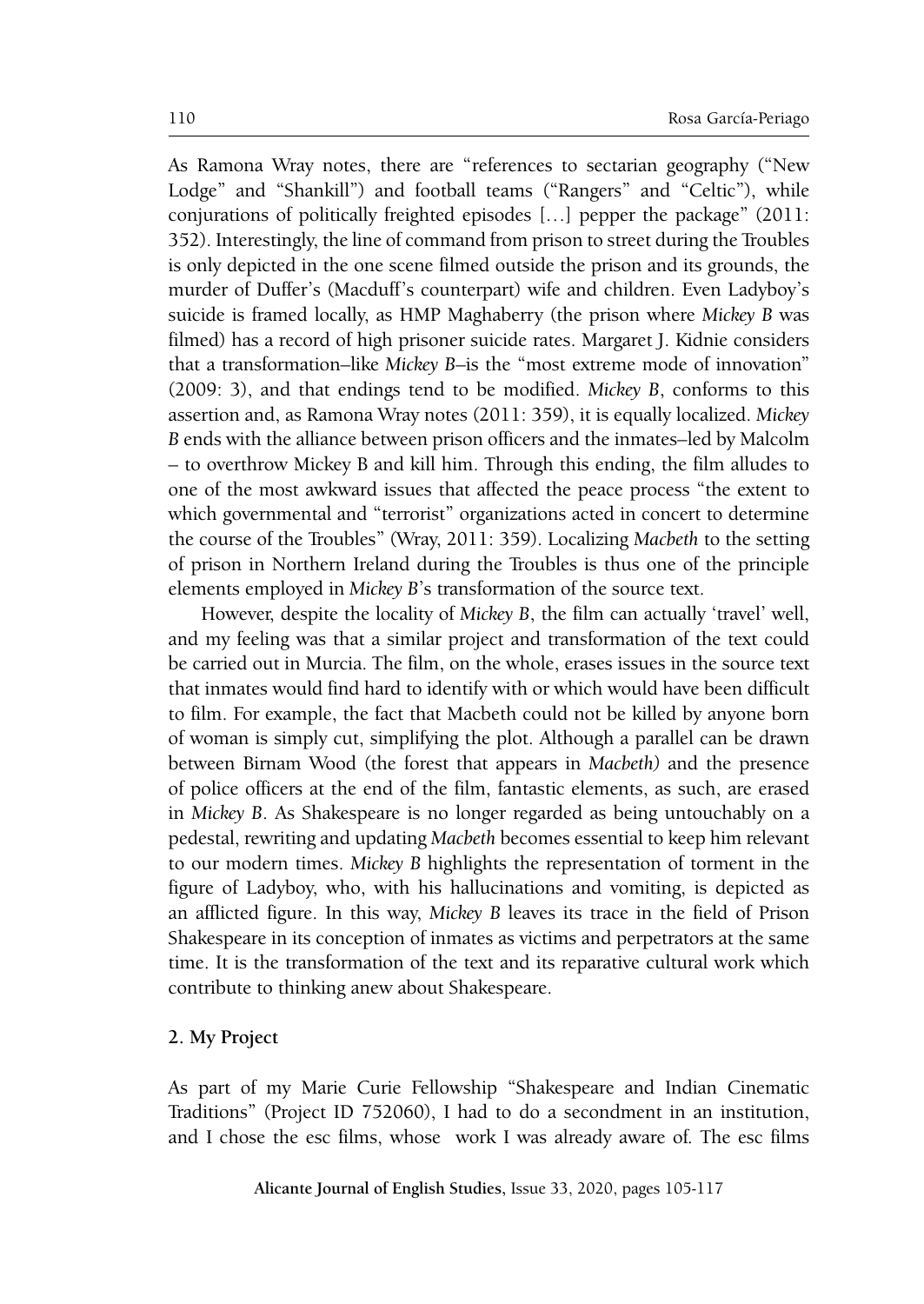team and I agreed that a translation of the subtitles of *Mickey B* into Spanish would probably lead to further projects. The translation itself was a challenge. The language of *Mickey B* "is colloquial and rooted in the culture of Belfast prison slang" (Magill in Fischlin, 2014: 167), meaning there were expressions that were extremely difficult to decipher as they were too specific, while some cultural references were also hard to translate. Following the completion of the translation, a reading of the translation by inmates was scheduled for the end of March 2020 at Campos del Río Prison (the main jail in Murcia), but had to be postponed due to the nationwide covid19 lockdown. Hopefully, it will take place in January 2021. The aim of the reading of the subtitles in Spanish is to ensure inmates can identify with them and that the colloquialisms are maintained in Spanish. However, this would not be the first contact the prisoners have with the film. Before the reading *per se*, comments of those involved in the filming at HMP Maghaberry will be collated and talked through with the inmates to demonstrate to them how transformative a process making the film adaptation was for the prisoners involved; it is a journey of personal development which definitely transcends the prison context.

- 1. I've left the ghosts behind me
- 2. You given me a light to search my own darkness
- 3. Doing this I've realised I'm more than my crime $<sup>6</sup>$ </sup>

All these comments highlight the idea of creative expression through film being a cathartic and therapeutic process. They show that when inmates are given the necessary cultural tools, agency, trust, confidence and mutual respect, they can transform their negative experiences and opinion of themselves. Given that the *Mickey B* DVD contains two shorter documentaries: 1) Category A *Mickey B*, which focuses on the making of the film and 2) Growing up with Violence, which explores the impact of violence on prisoners who grew up during the Troubles in Northern Ireland, it is my intention to translate both so that the local framework of the film can be understood, as well as the challenges the cast had to overcome. The film and the two documentaries in this way, provide a "valuable historical, local, and personal context for reading the film in terms of its resistance to the penal project in Northern Ireland (Bretz, 2016: 577). Organized around a number of sessions, this part of the project will finish with a screening of *Mickey B* followed by a Q&A with its director, Tom Magill, and executive producer, Kirsten Kearney. Through the screening of the film and documentaries and the Q&A, the endless possibilities

<sup>6.</sup> These testimonies have been generously provided by Kirsten Kearney and Tom Magill of esc films.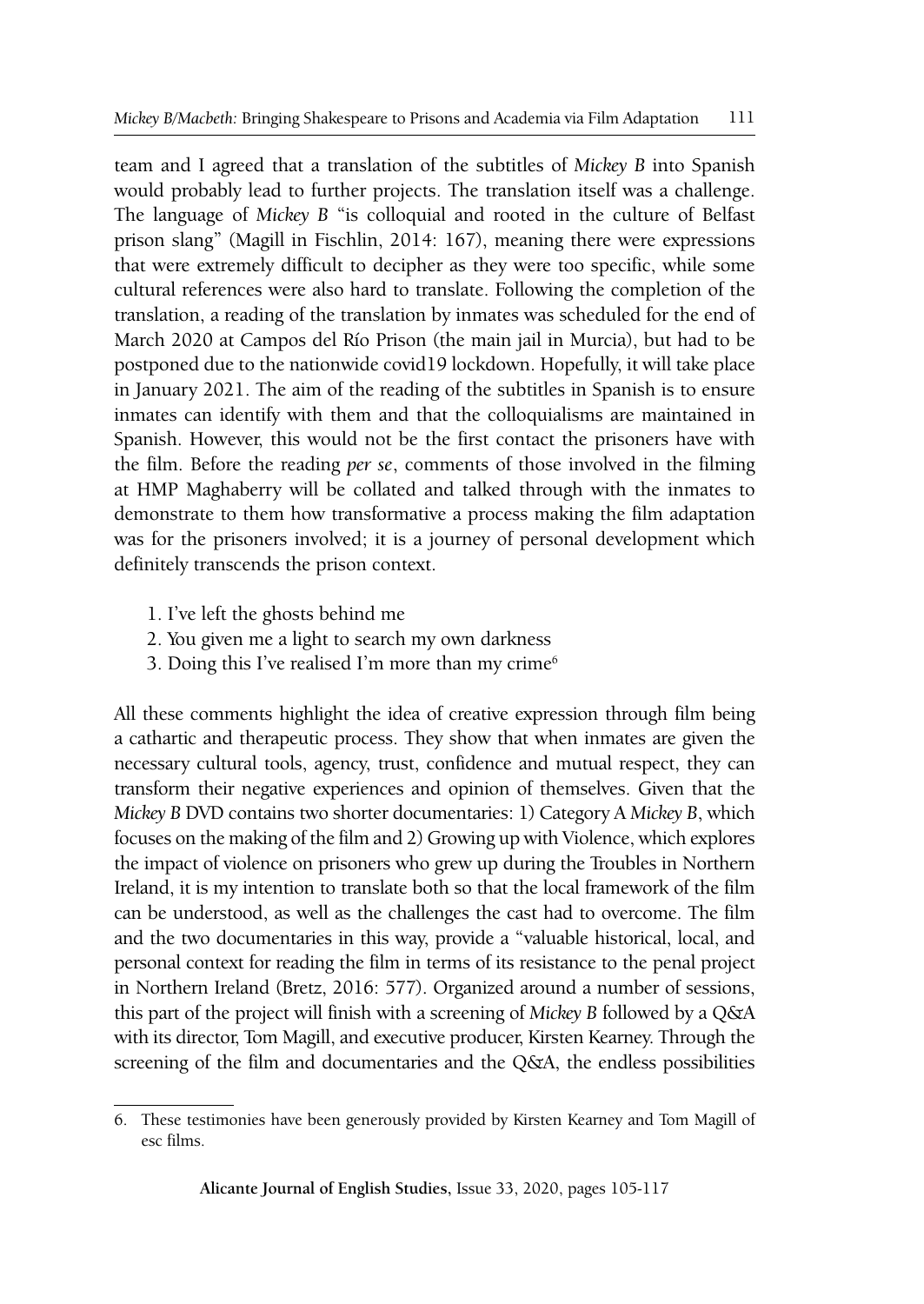*Mickey B* offers are displayed, and it would considerably help to reinforce and strengthen the argument for starting a similar prison Shakespeare project in Murcia, the aim of which would be to give agency and an equal cultural and creative voice to one section of the disempowered and voiceless.

"As part of its mission, the ESC (later esc film) operates not only in relation to a reformist agenda but also with the aim of achieving successful aesthetic effects", claims Ramona Wray (2011: 341). Apart from its cathartic and therapeutic values, *Mickey B* is a powerful Shakespearean adaptation that deserves to be analysed as such, for it generates a new understanding of Shakespeare—from the margins, from prison— that acknowledges the reparative cultural work of his plays. The crossing and crisscrossing of various energies are combined in *Mickey B*, the world of the Northern Irish prison with its specific historical and political conditions being intertwined with the high culture associated with Shakespeare. Screenings of *Mickey B* followed by a Q&A will hopefully take place at Filmoteca Francisco Rabal (a movie theatre in Murcia which mainly shows independent cinema) and at the University of Murcia in March 2021. At the Filmoteca, the screening of *Mickey B* could be an independent event or form part of a Prison Shakespeare programme, including the aforementioned documentary *Shakespeare Behind Bars* and the acclaimed *Cesare deve morire* (dir. Paolo and Vittorio Taviani, 2012), in which inmates at a maximum security prison in Rome prepare for a public performance of *Julius Caesar.* At the University of Murcia, three activities will be scheduled: first of all, a screening of the film followed by a Q&A for the whole Faculty, a Q&A with second-year English studies students, and a workshop with MA students. Given that *Macbeth*  is studied as part of the second-year Literature course, *Mickey B* will be included as one of its afterlives. After the analysis of the text, an in-depth exploration of the film will be carried out. The differences between the Shakespearean text and the film, the setting of the film in a (dis)possessed Northern Ireland) and its language and violence, among other issues, will be explored. Given the number of suicides at HMP Maghaberry, Lady Macbeth's suicide caused the authorities some concern. In addition, authorities were also worried about portrayals of violence, resulting in the director and main cast deciding to suggest, rather than portray violence. As Magill claims, allowing inmates "to have the opportunity to reflect upon violence and how violence comes about" (Magill in Fischlin, 2014: 193) as well as to understand the impact of violence is extremely useful. For all these reasons, an analysis of *Mickey B* by MA students in the module entitled "De la página a la pantalla: la literatura anglonorteamericana y su adaptación cinematográfica," would be an intriguing exercise. As a result, a workshop for students run by Tom Magill and Kirsten Kearney was also planned as part of the project. Although *Mickey B* will be studied for its aesthetic value in these contexts, engagement with its creative, cathartic and therapeutic values is unavoidable, since all go hand in hand in the film adaptation,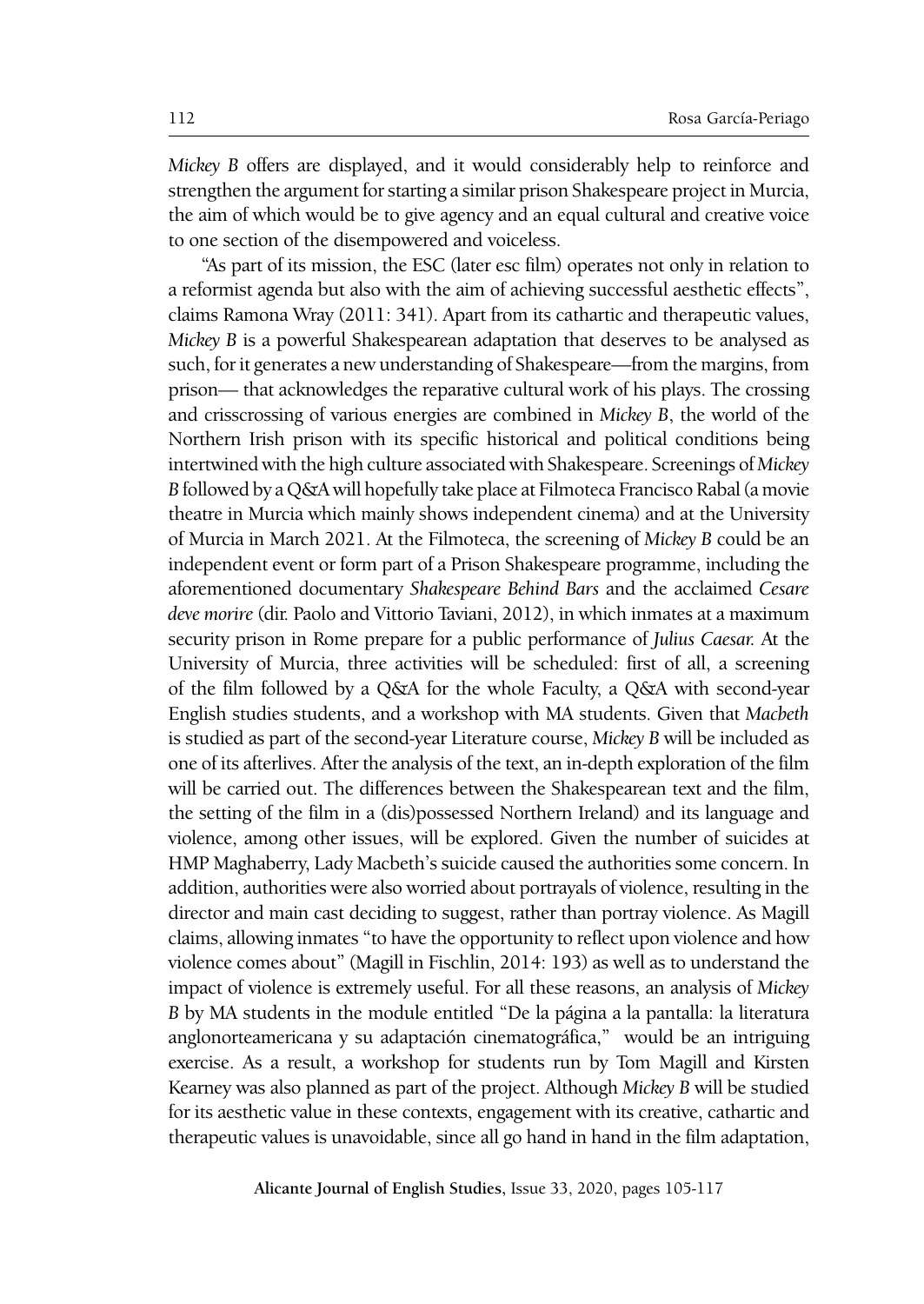which is ideologically charged. Activism will, in this way, be brought to academia, such that the academic world may (hopefully) be inspired to move beyond its walls to take part in community engagement and transformation.

Although this project will be limited to these three scenarios (prison, film theatre and University), further possibilities and scenarios can be explored by other individuals and/or institutions. An educational pack consisting of six educational keys (each comprising one or two sessions) designed by esc films and focused around the question: *Can prisoners be educational role models for youth at risk?* would be of interest for teachers and students at high schools where violence is the norm. According to Andrew Bretz, through this Shakespearean film adaptation "prisoners are able to connect to their humanity, while the intellectual challenge of Shakespeare's text helps them retain their sanity in an insanely harsh environment" (2016: 583), suggesting that teenagers at risk might readily benefit from this Shakespearean film adaptation. At the same time, the analysis of the film from different perspectives could lead to further projects, such as stage acting workshops or film workshops for prisoners, which would provide confidence, solidarity, cooperation and teamwork. However, what the future holds for this project will mainly depend on funding and collaborating institutions.

## **3. Why Shakespeare?**

Around the world, Prison Shakespeare programmes have attracted much more attention than prison theatre programmes and their benefits are well documented. According to Rob Pensalfini, "bringing the highest-prestige writer into the lowest-prestige setting in society seems to humanize the experience of those that come into contact with it, and develops social and other skills in the participants. The expression of articulate passionate language in a place that usually forbids it, this theatrical transgression, can give voice and agency to the silenced and disenfranchised" (Pensalfini, 2016: 228). In other words, through Shakespeare, inmates can engage their voices, bodies, intellect and emotion. At the same time, Shakespeare can also help articulate controversial and complex political issues that would otherwise remain submerged; "Shakespeare can be used as a pretext to speak the unspeakable" (Pensalfini, 2016: 38). In the case of *Mickey B,* the ESC started as a branch of the English Shakespeare Company, so Shakespeare was the obvious vehicle for the project. Furthermore, Tom Magill came to Shakespeare as a working-class kid in prison for violence:

I was in a YP Centre (a young prisoners' centre) and I had a choice about whether to scrub floors or do education. And I said, "Okay, I'll do the education."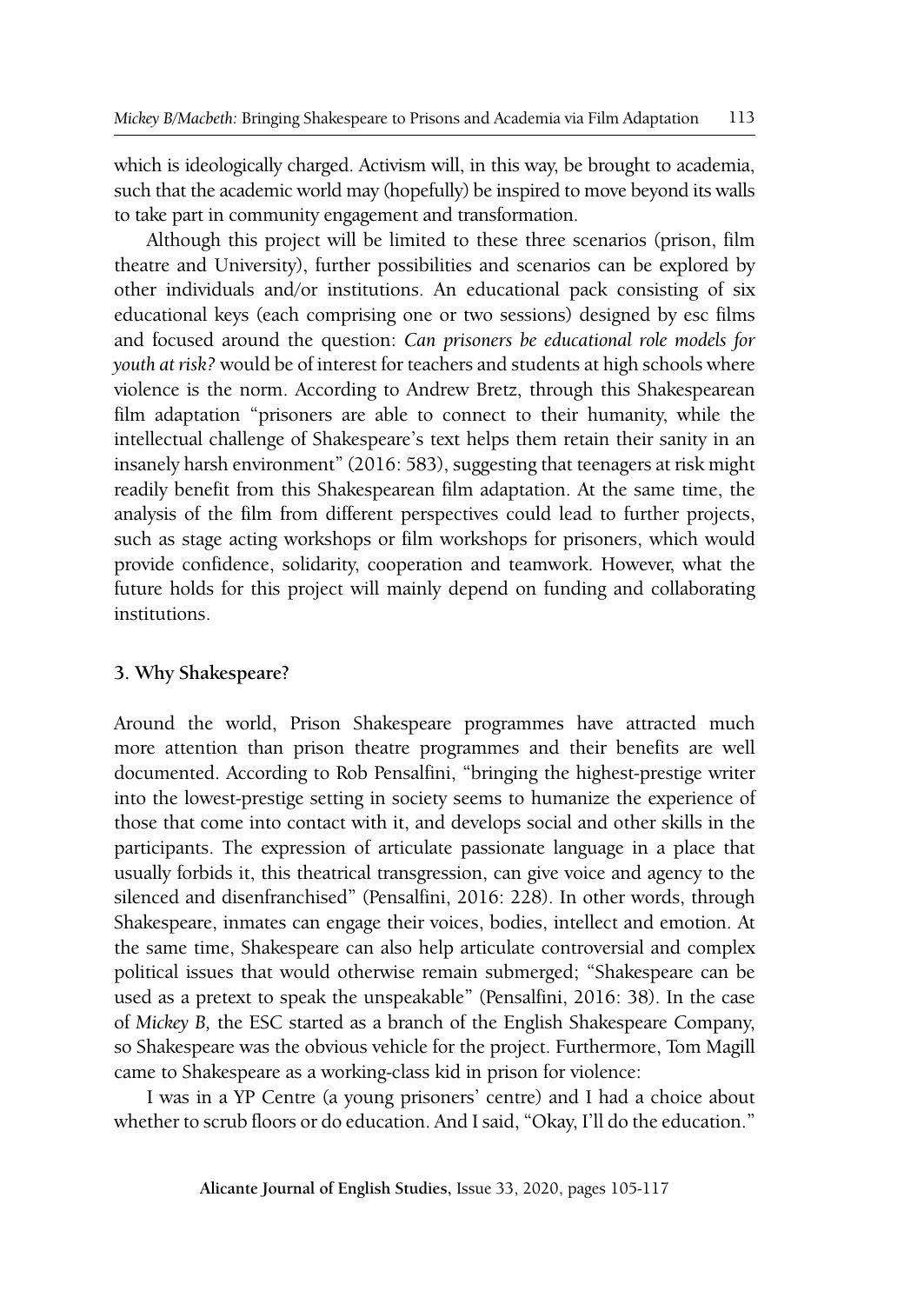[...] I picked up this little Penguin thing and it was marked differently and I said, "What's this?" and the librarian said, "That's Shakespeare. You won't be able to read Shakespeare" and I said, "Who fucking won't." So I took it away. And it was *Othello* and I read it over the weekend. But it gave me a headache […] but within that text I recognized this character, Iago. And I thought, "I know you [...] I recognized [...] the jealousy and what's motivating Iago and that's what I understood, because I'd been that jealous and it had landed me in a lot of problems. And I thought, "Whoa you can actually learn about yourself through reading these books." So that's where it started. And I thought, "I'm going to master this" (Magill in Fischlin, 2014: 163).

What separates Magill from other prison Shakespeare practitioners is that he started his journey behind prison doors. And sharing his own story of discovering the power of creativity and the arts in his prison cell led to his own personal transformation. His challenge to people is––if he can do it, so can they. His work is an invitation for people to write a brave new ending. Tom Magill's admiration for Shakespeare combines with his commitment to "the social, political, and cultural situatedness of his production context" (Magill in Fischlin, 2014: 158). As in other Prison Shakespeare programmes, however, the use of Shakespeare became crucial for inmates' independent transformations and exploratory journeys. The company has engaged with other works of Shakespeare, such as *The Tempest, Prospero's Prison* (2018)*.* Given the success of Prison Shakespeare programmes around the world, this project around *Mickey B*, as the first example using the medium of film, will hopefully open the way for similar programmes in Spain.

The choice of Shakespeare, though, equally helps to reach out to the academic world and achieve my aim of bringing these two worlds (academia and prison) closer to each other in order for each to be influenced by the other. Shakespeare's presence at the University of Murcia is quite widespread. He is taught in compulsory modules, in optional subjects and in two modules on the MA in Comparative Literature syllabus. Inevitably, the relations between the classroom and the world will be strengthened through the analysis and application of *Mickey B*.

#### **4. Challenges**

This is an extremely ambitious project that will definitely face a great number of challenges. First and foremost, the project may be regarded as falling into the universal discourse of the majority of prison Shakespeare projects, as though locality were not being taken into account, which is far from the case. The specific locality of *Mickey B* with its repeated allusions to the Troubles in Northern Ireland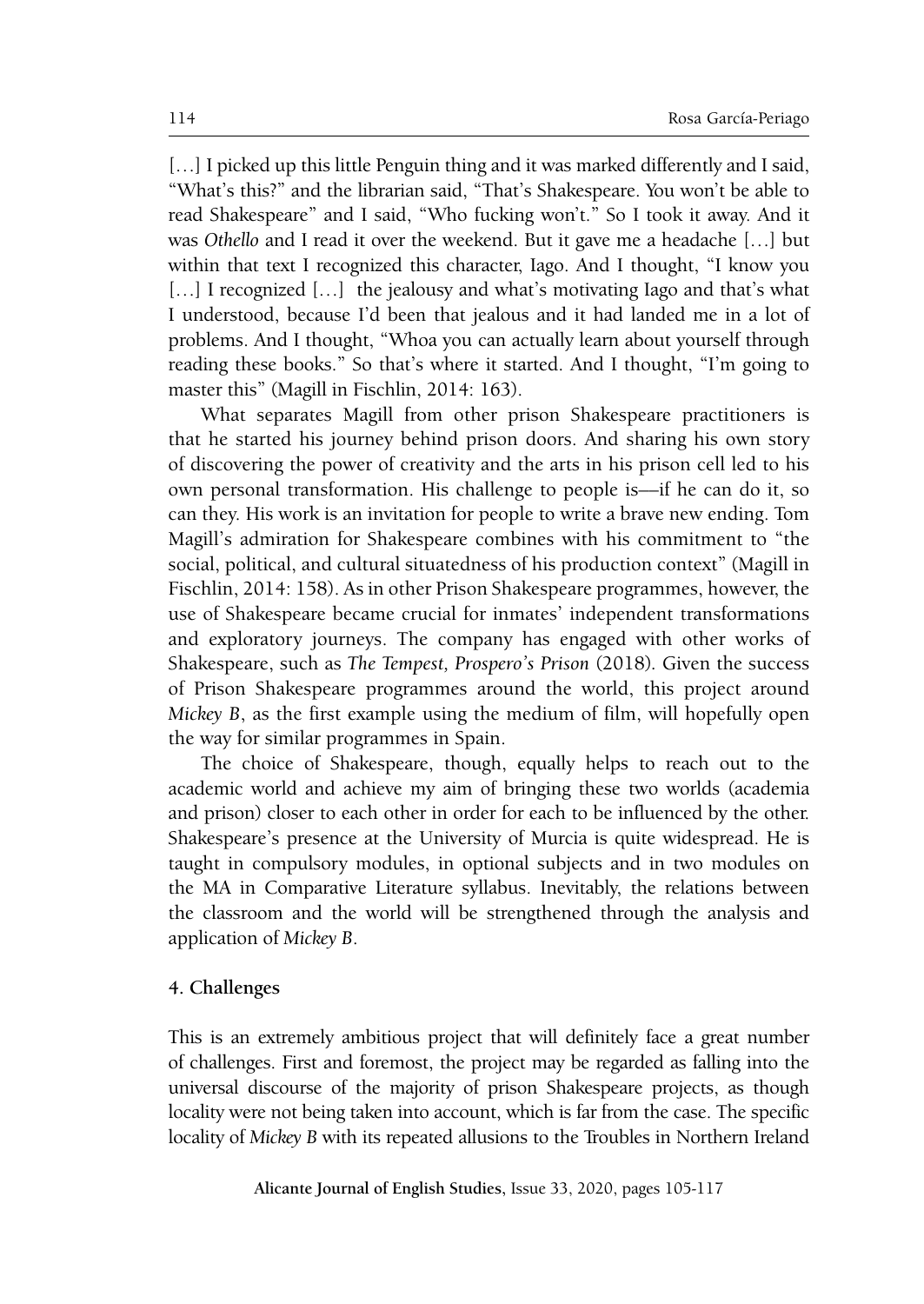and the historical and political conditions emphasized in the film will be tackled from different angles, such as providing historical background before watching the film and documentaries. Anyway, the film is simply a starting point from which to explore pressing social issues and to set up similar projects in Spain.

Secondly, there is no independent funding for this project, as it all emerged from my secondment with esc film. The screenings (and room hires), accommodation and flights of the speakers will be paid exclusively from my Marie Curie research budget. The continuation of the project will be determined by its success, and whether institutions are willing to become stakeholders. Thus far, collaborating institutions include prisons, the "Filmoteca" and the University of Murcia. However, due to the overt critique of the penal system in *Mickey B*, local authorities may withhold their support. Via the film, inmates go on an exploratory journey to understand the implications of their actions and crimes. According to Tom Magill and Jennifer Marquis-Muradaz, "taking part in the film enabled non-conforming life-sentence prisoners to act out and understand the implications of their violent crimes" (2009: 113). Duncan's murder makes Mickey B suffer, and he inevitably has to reflect upon violence, and what motivates it; this leads him to reflect upon the violence which he has perpetrated. Moreover, the capacity to suffer equally allows inmates to connect to their humanity and appreciate the criminality of their actions.

## **5. Conclusion**

The proposed work aims to shed light on how a Shakespearean film adaptation can provide rich opportunities for community-oriented projects aiming to address controversial and pressing social issues. Hopefully, the screening of *Mickey B* in prisons in Murcia will pave the way for a similar project so that the same transformation that participants underwent in Northern Ireland thanks to their involvement with the making of *Mickey B* can be experienced by inmates in Murcia. It will demonstrate the power of Shakespeare as a "creative, social and spiritual life force" (Scott-Douglass, 2007: 137) and it is hoped that subsequent therapeutic effects will emerge. This project will also inevitably change the way we think about inmate rehabilitation and institutional reform. It must though be remembered that the artistic component was equally important in the making of *Mickey B.* Indeed, it is the combination of both aspects that makes it such a unique Shakespearean adaptation within the prison context, and which allows for an easier interconnection with academia.

The academic world, then, can easily be engaged and encouraged to take part in these community-oriented projects for the mutual benefit of both parties. The screenings and numerous engagements in Murcia with *Mickey B* will allow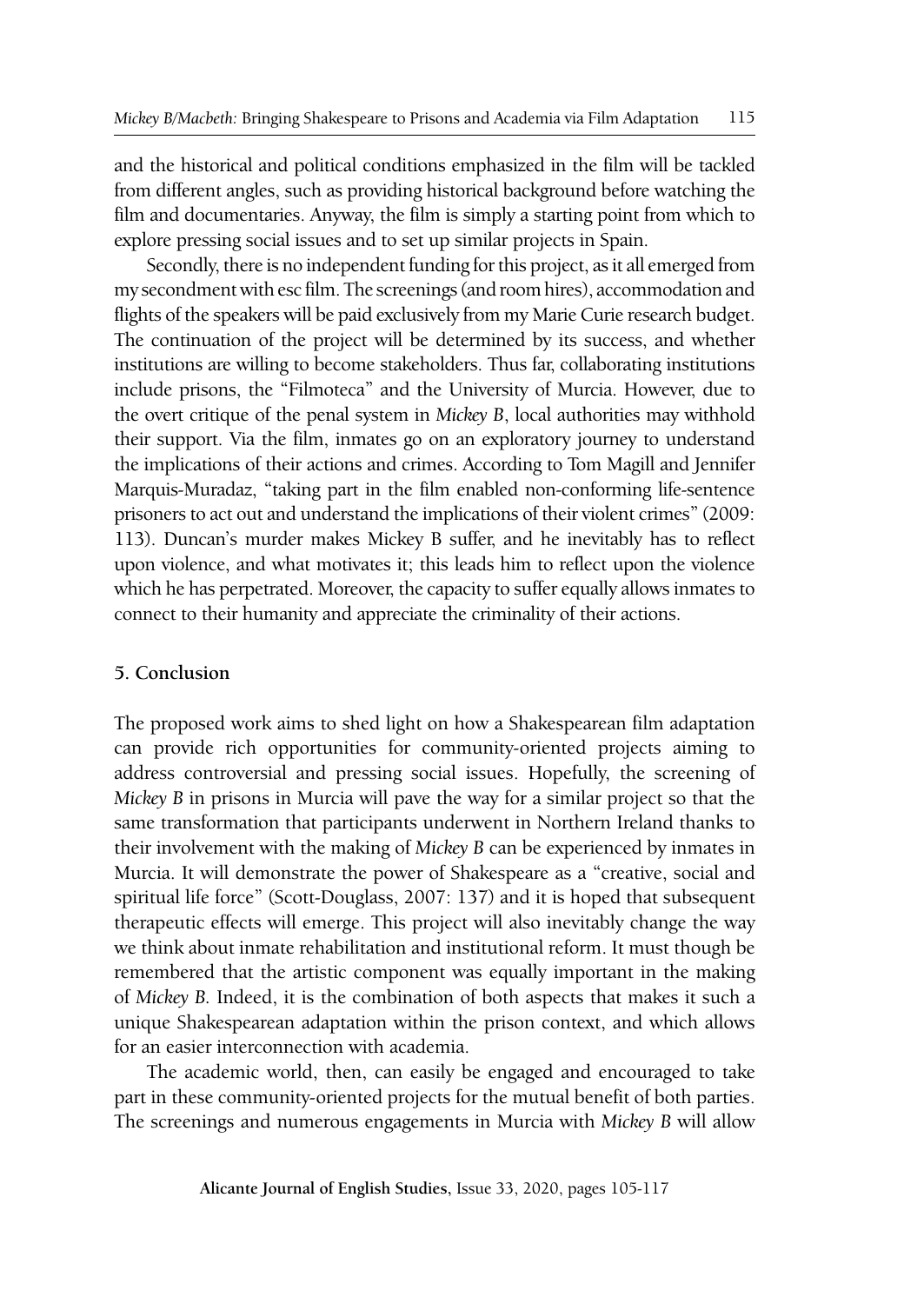academia to enjoy the benefits of Prison Shakespeare, without leaving aside the artistic component. Thus, while the adaptation will be explored from an aesthetic perspective, it will also engage and persuade the academic world to engage with socially excluded people. This interconnection between academia and society is necessary to bring about social change and transformation. Communication needs to be more fluent and effective so that new perspectives are provided and new possibilities and dialogue are opened up and explored. We have the tools – let's use them!

# **Works Cited**

- Bates, Laura Raidonis. 2013. *Shakespeare Saved My Life: Ten Years in Solitary with the Bard, a Memoir.* Naperville, IL: Sourcebooks.
- Bretz, Andrew. 2016. "Prisons Within/Prisons Without: Rehabilitation and Abjection Narratives in *Mickey B.*" *Shakespeare Bulletin,* volume 34, Number 4, pp. 577-599. https://doi.org/10.1353/shb.2016.0053
- esc film. n.d. <https://esc-film.com/>(Accessed 10 May 2020)
- FISCHLIN, Daniel, Tom Magill and Jessica Riley. 2014. "Transgression and Transformation: *Mickey B* and the Dramaturgy of Adaptation". In Fischlin (ed.), *OuterSpeares: Shakespeare, Intermedia, and the Limits of Adaptation.* Toronto: University of Toronto Press, pp. 152-204. https://doi.org/10.3138/9781442669369-007
- Fischlin (ed.), *OuterSpeares: Shakespeare, Intermedia, and the Limits of Adaptation.*  Toronto: University of Toronto Press. https://doi.org/10.3138/9781442669369- 007
- Forneiro, Manuel (dir.). 2018. *Yeses.* Spain.
- Hutcheon, Linda. *A Theory of Adaptation.* London and New York: Routledge, 2006. https://doi.org/10.4324/9780203957721
- KIDNIE, Margaret Jane. *Shakespeare and the Problem of Adaptation*. Routledge, 2009. https://doi.org/10.4324/9780203167717
- Macías, Belén (dir.). 2008. *El Patio de mi Cárcel.* El Deseo: Spain.
- Magill, Tom (dir.). 2007. *Mickey B.* Belfast, UK: Educational Shakespeare Company.
- Magill, Tom and Jennifer Marquis-Muradaz. 2009. "The Making of *Mickey B*, a Modern Adaptation of *Macbeth.* Filmed in a Maximum Security Prison in Northern Ireland'. In Jennings (ed.), *Dramatherapy and Social Theatre: Necessary Dialogues.* London: Routledge, pp. 109-116.
- McDevitt, Johnny. *Bard Behind Bars. Our Daily Read,* January 9, 2009. [http://www.](http://www.ourdailyread.com/2009/01/bard-behind-bars/) [ourdailyread.com/2009/01/bard-behind-bars/](http://www.ourdailyread.com/2009/01/bard-behind-bars/)
- PENSALFINI, Rob. 2016. *Prison Shakespeare: For These Deep Shames and Great Indignities.* Palgrave Shakespeare Studies. https://doi.org/10.1057/9781137450210